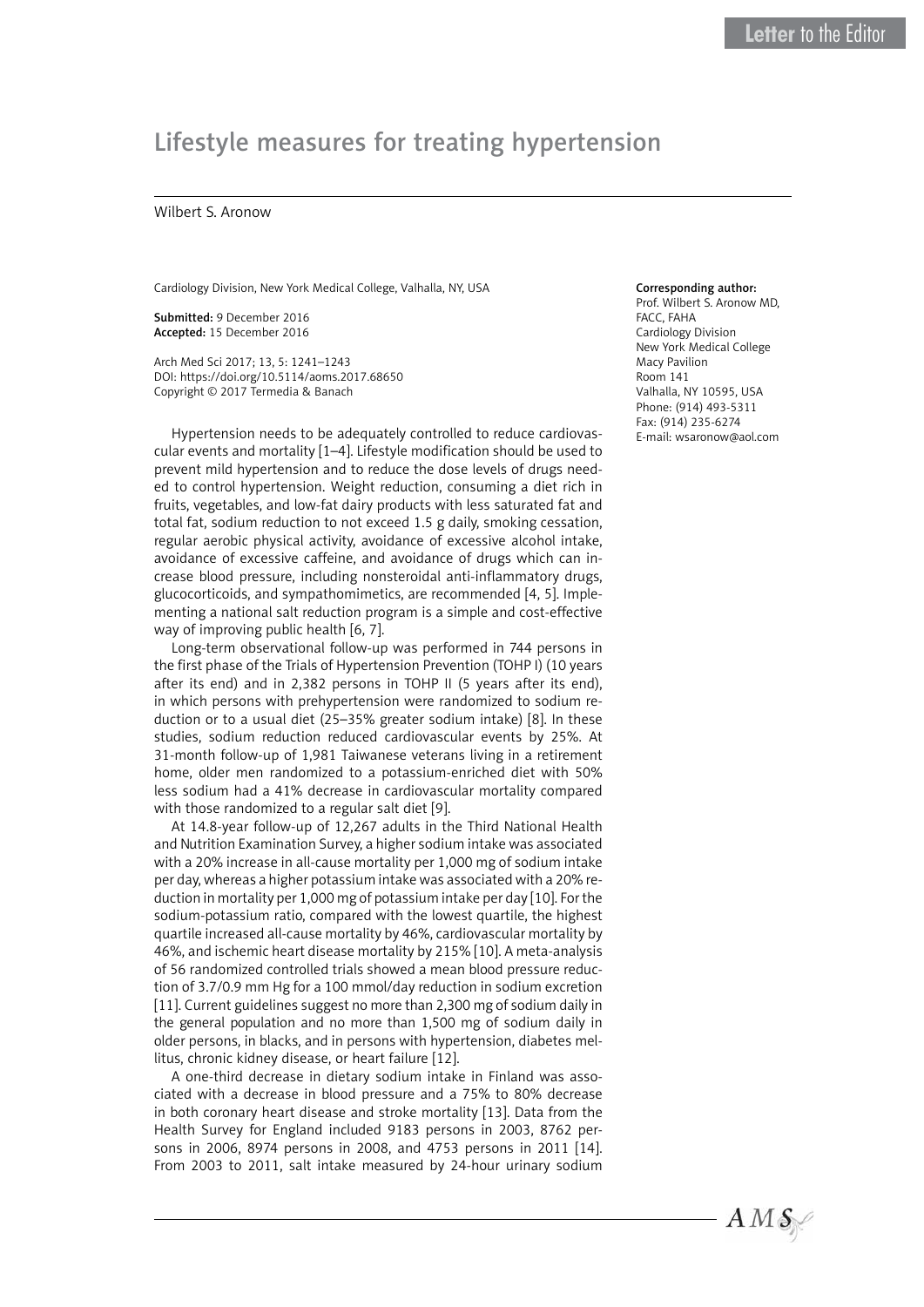was 1.9 g less per day, blood pressure in persons not taking antihypertensive medication was lower by 2.7/1.1 mm Hg, mortality from stroke was 42% lower, and mortality from ischemic heart disease was 40% lower [14]. A meta-analysis of 34 trials including 3230 persons showed that sodium reduction reduced blood pressure by 5.39/2.82 mm Hg in persons with hypertension [15]. A modeling study demonstrated that 1.65 million cardiovascular deaths in 2010 were caused by sodium consumption above a reference level of 2 g/day [16].

Reduction of dietary sodium intake by lowering sodium content in processed food and by not adding salt to food would lead to a lower blood pressure and to a decrease in cardiovascular events and mortality. A national salt reduction program is one of the simplest and most cost-effective ways of improving public health.

Other lifestyle measures in treating prehypertension and hypertension include weight control, smoking cessation, aerobic physical activity, reduction in dietary fat and cholesterol, adequate dietary potassium, calcium, and magnesium intake, avoidance of excessive alcohol intake (no more than 1 ounce daily in men and half an ounce daily in women and light-weight men), avoidance of excessive caffeine, and avoidance of drugs which increase blood pressure such as nonsteroidal anti-inflammatory drugs, sympathomimetics, glucocorticoids, etc. [4, 5].

The body mass index should be maintained between 18.5 and 24.9  $kg/m^2$  [4, 5]. A meta-analysis of 25 randomized, controlled trials including 4874 persons showed that a weight reduction of 5.1 kg by means of reduction of caloric intake, increased physical activity, or both, reduced the blood pressure by 4.44/3.57 mm Hg [17].

The Dietary Approaches to Stop Hypertension (DASH) diet is rich in fruits, vegetables, and lowfat dairy products with a decreased content of saturated and total fat [18, 19]. In 459 persons with blood pressures of <160/80–95 mm Hg, compared with a control diet, the DASH diet reduced blood pressure by 5.5/3.0 mm Hg more than the control diet [18]. In 412 persons, compared with a control diet with a high sodium content, the DASH diet with a low sodium content reduced systolic blood pressure by 11.5 mm Hg in persons with hypertension and by 7.1 mm Hg in persons without hypertension [19].

A meta-analysis of 33 randomized controlled trials including 2609 persons in which potassium supplementation was the only difference between the intervention and control groups demonstrated that potassium supplementation in the diet reduced blood pressure by 3.11/1/97 mm Hg [20]. Another meta-analysis of 22 randomized controlled trials including 1606 persons showed that increased potassium intake in the diet reduced blood pressure by 3.49/1.96 mm Hg [21]. A meta-analysis of 11 cohort studies including 127,038 persons showed that increased potassium in the diet reduced stroke by 24%, insignificantly reduced cardiovascular disease by 12%, and did not affect the incidence of coronary heart disease [21].

A meta-analysis of 40 randomized controlled trials including 2492 persons showed that calcium supplementation in the diet by a mean daily dose of 1200 mg reduced blood pressure by 1.86/ 0.99 mm Hg [22]. Magnesium supplementation in the diet has also been shown to cause a small reduction in blood pressure [23]. A meta-analysis of 40 randomized controlled trials including 3,277 persons showed that partially replacing dietary carbohydrate with increased dietary protein reduced blood pressure by 2.27/1.26 mm Hg for vegetable protein and 2.54/0.95 mm Hg for animal protein [24]. A meta-analysis of 25 randomized controlled trials showed that increased intake of dietary fiber may reduce blood pressure in persons with hypertension [25]. A meta-analysis of 7 randomized controlled trials comprising 9 treatment arms and including 587 patients showed that the dietary flavonol quercetin reduced blood pressure by 3.04/2.63 mm Hg [26]. With quercetin doses of  $\geq$  500 mg/day, quercetin reduced blood pressure by 4.45/2.98 mm Hg. There was no significant effect for blood pressure reduction for doses of quercetin less than 500 mg/day [26].

A meta-analysis of 54 randomized controlled trials including 2419 persons showed that aerobic exercise reduced blood pressure by 3.84/ 2.58 mm Hg [27]. Aerobic exercise reduced blood pressure in persons with and without hypertension and in overweight and in normal-weight persons [27]. A meta-analysis of 93 trials involving 105 endurance exercise trials, 29 dynamic resistance exercise trials, 14 combined exercise trials, and 5 isometric resistance exercise trials including 5223 persons (3401 exercise participants and 1822 control participants) showed that endurance exercise reduced blood pressure by 3.5/2.5 mm Hg, dynamic resistance exercise reduced blood pressure by 1.8/3.2 mm Hg, and isometric resistance reduced blood pressure by 10.9/6.2 mm Hg [28]. Combined training reduced diastolic blood pressure by 2.2 mm Hg. Endurance exercise reduced systolic blood pressure more in persons with hypertension (8.3 mm Hg) than in prehypertensive persons (2.1 mm Hg) [28].

A meta-analysis of 15 randomized controlled trials including 2234 persons showed that alcohol reduction reduced blood pressure by 3.31/2.04 mm Hg [29]. Alcohol reduction is recommended for the prevention and treatment of hypertension [4, 5, 29].

Sodium reduction, weight loss, increased physical activity, and limited alcohol intake are established lifestyle measures to reduce blood pressure. The DASH diet also reduces blood pressure. A study was performed in 4 clinical centers